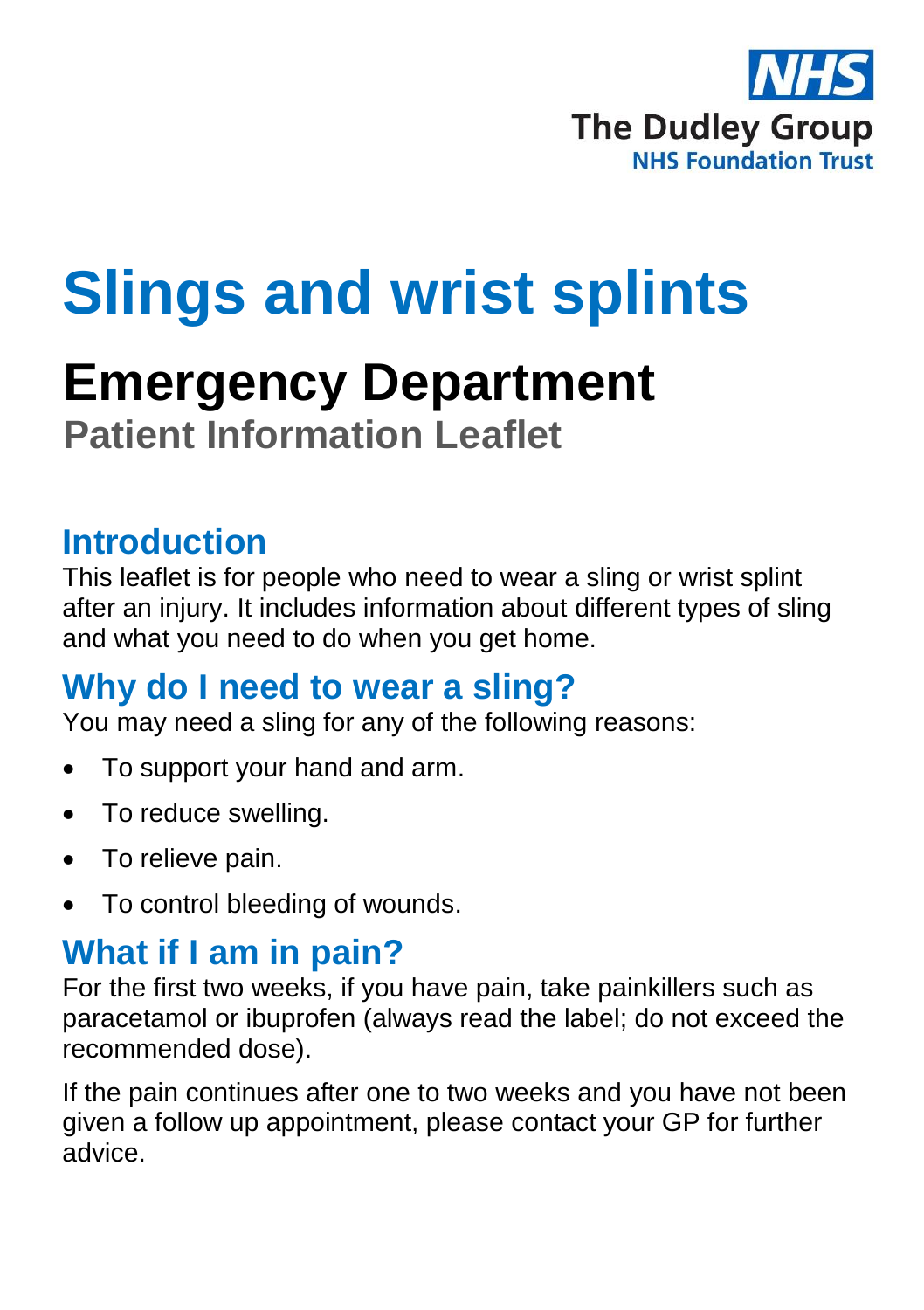## **What types of sling are there?**

There are three main types of sling: the broad arm sling, the high arm sling and collar and cuff.

#### **Broad arm sling**

This type of sling is used to support the arm. You need to take the sling off at night.

When it is on:

- You should be able to see your fingertips.
- Your hand should be a bit higher than your elbow.

#### **High arm sling**

This type of sling is recommended to keep your hand or wrist up to lessen swelling in the area. You need to take the sling off at night.

Similar to the broad arm sling, when it is on:

- You should be able to see your fingertips.
- Your hand should be a bit higher than your elbow.

#### **Collar and cuff**

This type of sling is usually recommended for injuries to the shoulder and elbow. The sling is fastened with Velcro. Make sure the loop of the cuff is around your wrist. You need to take the sling off at night.

#### **Futura splints**

This is a support splint for wrists which are injured, weak or need support after removal of a plaster cast. They are sometimes used for injuries of the thumb.

There are two types – one which covers the thumb and one which leaves the thumb uncovered.

The nurse or doctor caring for you will show you how to apply the splint and where to put the metal supports. For the splint to work properly, you will need to follow the instructions they give you carefully. Take the sling off at night.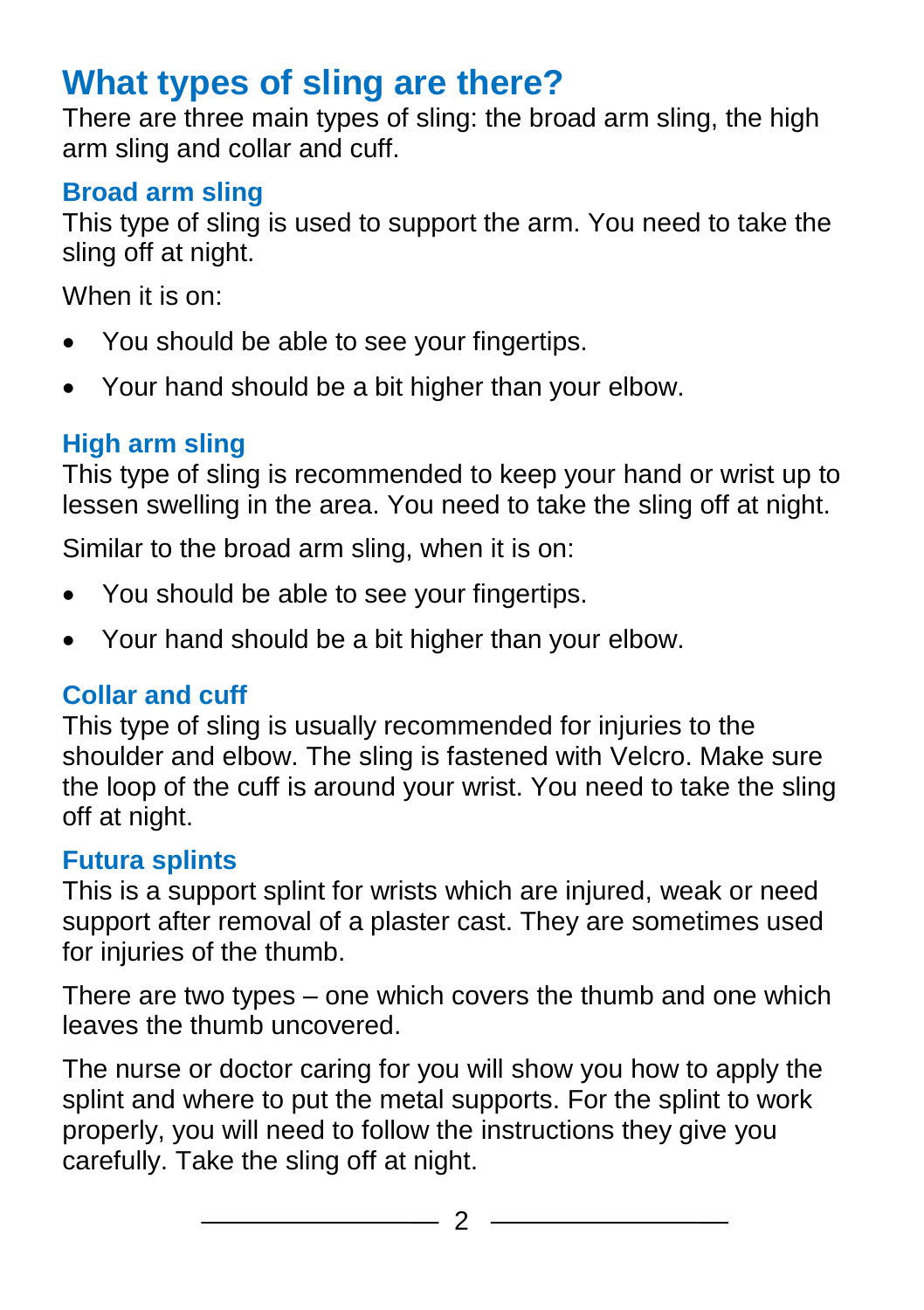## **How long do I need to wear the sling?**

You will need to wear the sling for as long as the doctor or nurse in the Emergency Department has advised you. The amount of time will depend on the reason you need to wear it.

## **What should I do when I leave hospital?**

You must:

- Follow the instructions you have been given about using the sling or splint.
- Remove your hand from the sling regularly and move all your joints by bending and straightening them. This will prevent any joints becoming stiff and painful.
- Remove the sling before going to sleep.
- Avoid keeping the sling on for longer than required.
- Avoid wearing rings (including wedding rings) and jewellery on your injured arm or hand until any swelling you have has fully gone. This is because jewellery can causes problems with blood circulation to the area while it is swollen.
- Apply ice on your injury to reduce any swelling. You can use crushed ice or frozen peas wrapped in a damp towel. Do this for 10 minutes every four to six hours. **Caution** – ice can cause burns so do not apply it directly to your skin.
- Regularly keep your arm raised on a cushion or the arm of a chair. Do this for the first two days.

## **What should I look out for?**

#### **Go to your nearest Emergency Department at once if:**

- You experience pins and needles or tingling in your fingers.
- Your fingers become blue or white.
- You get a lot of swelling.
- Your fingers become cold or numb (lose feeling).